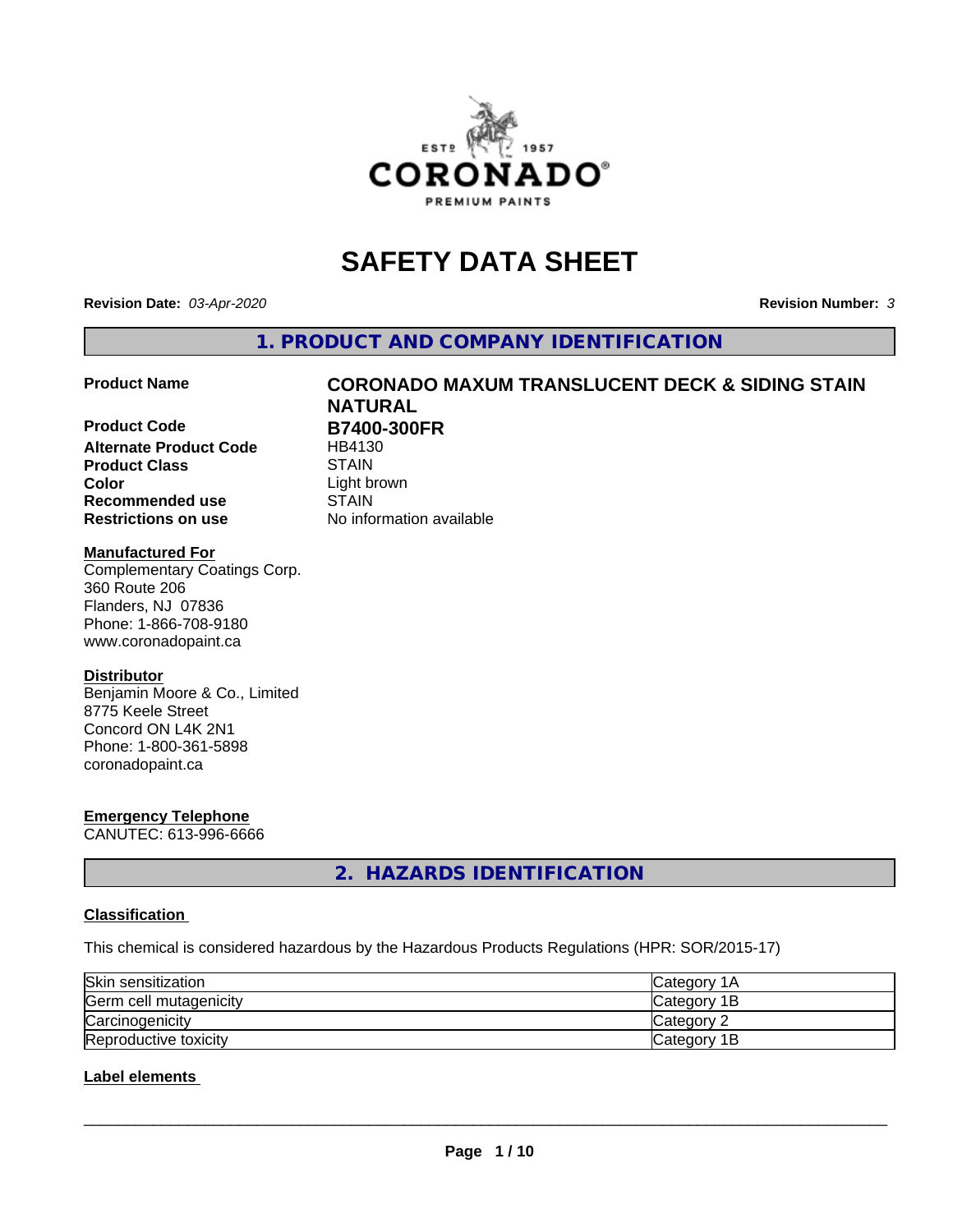# **Danger**

#### **Hazard statements**

May cause an allergic skin reaction May cause genetic defects Suspected of causing cancer May damage fertility or the unborn child



**Appearance** liquid **CODO** *Appearance liquid* **Odor** *CODO CODO* **<b>***CODO CODO CODO CODO CODO* 

#### **Precautionary Statements - Prevention**

Obtain special instructions before use Do not handle until all safety precautions have been read and understood Use personal protective equipment as required Avoid breathing dust/fume/gas/mist/vapors/spray Contaminated work clothing should not be allowed out of the workplace Wear protective gloves

### **Precautionary Statements - Response**

IF exposed or concerned: Get medical advice/attention **Skin** IF ON SKIN: Wash with plenty of soap and water If skin irritation or rash occurs: Get medical advice/attention Wash contaminated clothing before reuse

#### **Precautionary Statements - Storage**

Store locked up

#### **Precautionary Statements - Disposal**

Dispose of contents/container to an approved waste disposal plant

#### **Other information**

No information available

| <b>Chemical name</b> | CAS No.       | Weight-% | <b>Hazardous Material</b><br>registry number<br>(HMIRA reaistry #) | Date HMIRA filed and<br>Information Review Act Idate exemption granted<br>(if applicable) |
|----------------------|---------------|----------|--------------------------------------------------------------------|-------------------------------------------------------------------------------------------|
| Propylene glycol     | $57 - 55 - 6$ | - 5%     |                                                                    |                                                                                           |

# **3. COMPOSITION INFORMATION ON COMPONENTS**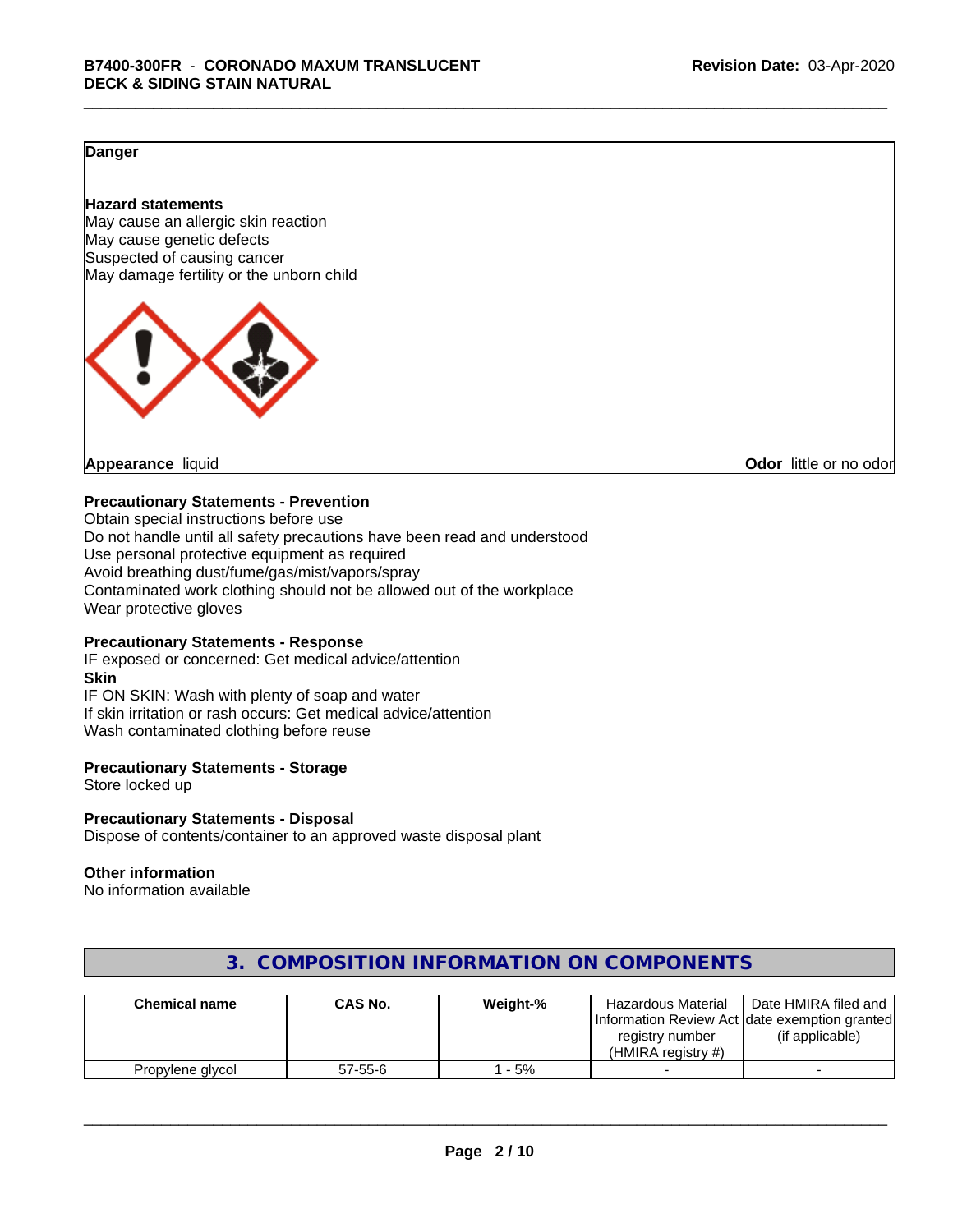### \_\_\_\_\_\_\_\_\_\_\_\_\_\_\_\_\_\_\_\_\_\_\_\_\_\_\_\_\_\_\_\_\_\_\_\_\_\_\_\_\_\_\_\_\_\_\_\_\_\_\_\_\_\_\_\_\_\_\_\_\_\_\_\_\_\_\_\_\_\_\_\_\_\_\_\_\_\_\_\_\_\_\_\_\_\_\_\_\_\_\_\_\_ **B7400-300FR** - **CORONADO MAXUM TRANSLUCENT DECK & SIDING STAIN NATURAL**

| Poly(oxy-1,2-ethanediyl),<br>.alpha.-[3-[3-(2H-benzotriazol-2-<br>yl)-5-(1,1-dimethylethyl)-4-hydro<br>xyphenyl]-1-oxopropyl]-.omega.-<br>hydroxy-                                                                              | 104810-48-2 | $0.1 - 0.25%$ |  |
|---------------------------------------------------------------------------------------------------------------------------------------------------------------------------------------------------------------------------------|-------------|---------------|--|
| Decanedioic acid,<br>$bis(1,2,2,6,6-pentamentlyl-4-pip)$<br>eridinyl) ester                                                                                                                                                     | 41556-26-7  | $0.1 - 0.25%$ |  |
| Carbamic acid,<br>1H-benzimidazol-2-yl-, methyl<br>ester                                                                                                                                                                        | 10605-21-7  | $0.1 - 0.25%$ |  |
| Poly(oxy-1,2-ethanediyl),<br>.alpha.-[3-[3-(2H-benzotriazol-2-<br>yl)-5-(1,1-dimethylethyl)-4-hydro<br>xyphenyl]-1-oxopropyl]-.omega.-<br>[3-[3-(2H-benzotriazol-2-yl)-5-(1,<br>1-dimethylethyl)-4-hydroxyphen<br>yll-1-oxoprop | 104810-47-1 | $0.1 - 0.25%$ |  |
| Cobalt neodecanoate                                                                                                                                                                                                             | 27253-31-2  | $0.1 - 0.25%$ |  |

\*The exact percentage (concentration) of composition has been withheld as a trade secret

# **4. FIRST AID MEASURES**

| <b>General Advice</b>                  | If symptoms persist, call a physician. Show this safety data<br>sheet to the doctor in attendance.                                                                                                                                     |
|----------------------------------------|----------------------------------------------------------------------------------------------------------------------------------------------------------------------------------------------------------------------------------------|
| <b>Eye Contact</b>                     | Rinse thoroughly with plenty of water for at least 15<br>minutes and consult a physician.                                                                                                                                              |
| <b>Skin Contact</b>                    | Wash off immediately with soap and plenty of water while<br>removing all contaminated clothes and shoes. If skin<br>irritation persists, call a physician. Wash clothing before<br>reuse. Destroy contaminated articles such as shoes. |
| <b>Inhalation</b>                      | Move to fresh air. If symptoms persist, call a physician.                                                                                                                                                                              |
| Ingestion                              | Clean mouth with water and afterwards drink plenty of<br>water. Consult a physician if necessary.                                                                                                                                      |
| <b>Most Important Symptoms/Effects</b> | May cause allergic skin reaction.                                                                                                                                                                                                      |
| <b>Notes To Physician</b>              | Treat symptomatically.                                                                                                                                                                                                                 |
|                                        |                                                                                                                                                                                                                                        |

**5. FIRE-FIGHTING MEASURES**

| <b>Suitable Extinguishing Media</b>                                                                           | Use extinguishing measures that are appropriate to local<br>circumstances and the surrounding environment. |
|---------------------------------------------------------------------------------------------------------------|------------------------------------------------------------------------------------------------------------|
| Protective equipment and precautions for firefighters As in any fire, wear self-contained breathing apparatus | pressure-demand, MSHA/NIOSH (approved or equivalent)<br>and full protective gear.                          |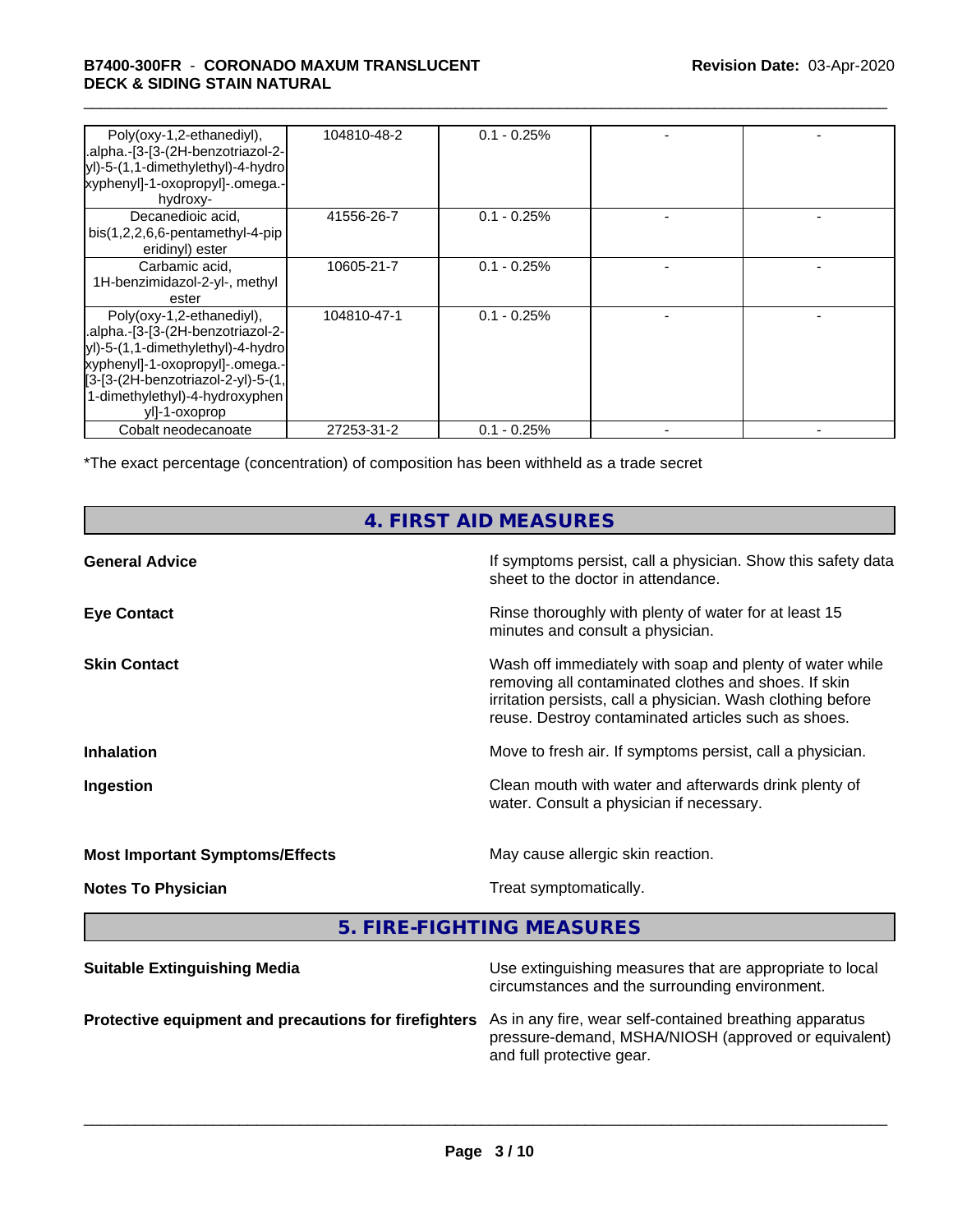| <b>Specific Hazards Arising From The Chemical</b>                                | Closed containers may rupture if exposed to fire or<br>extreme heat.       |  |
|----------------------------------------------------------------------------------|----------------------------------------------------------------------------|--|
| Sensitivity to mechanical impact                                                 | No                                                                         |  |
| Sensitivity to static discharge                                                  | No.                                                                        |  |
| <b>Flash Point Data</b><br>Flash point (°F)<br>Flash Point (°C)<br><b>Method</b> | Not applicable<br>Not applicable<br>Not applicable                         |  |
| <b>Flammability Limits In Air</b>                                                |                                                                            |  |
| Lower flammability limit:<br><b>Upper flammability limit:</b>                    | Not applicable<br>Not applicable                                           |  |
| Health: 2<br><b>NFPA</b>                                                         | Flammability: 0<br><b>Instability: 0</b><br><b>Special: Not Applicable</b> |  |
| <b>NFPA Legend</b><br>0 - Not Hazardous                                          |                                                                            |  |

- 0 Not Hazardous
- 1 Slightly
- 2 Moderate
- 3 High
- 4 Severe

*The ratings assigned are only suggested ratings, the contractor/employer has ultimate responsibilities for NFPA ratings where this system is used.*

*Additional information regarding the NFPA rating system is available from the National Fire Protection Agency (NFPA) at www.nfpa.org.*

# **6. ACCIDENTAL RELEASE MEASURES**

| <b>Personal Precautions</b>      | Avoid contact with skin, eyes and clothing. Ensure<br>adequate ventilation.                          |
|----------------------------------|------------------------------------------------------------------------------------------------------|
| <b>Other Information</b>         | Prevent further leakage or spillage if safe to do so.                                                |
| <b>Environmental precautions</b> | See Section 12 for additional Ecological Information.                                                |
| <b>Methods for Cleaning Up</b>   | Soak up with inert absorbent material. Sweep up and<br>shovel into suitable containers for disposal. |

# **7. HANDLING AND STORAGE**

| <b>Handling</b>               | Avoid contact with skin, eyes and clothing. Avoid breathing<br>vapors, spray mists or sanding dust. In case of insufficient<br>ventilation, wear suitable respiratory equipment. |
|-------------------------------|----------------------------------------------------------------------------------------------------------------------------------------------------------------------------------|
| <b>Storage</b>                | Keep container tightly closed. Keep out of the reach of<br>children.                                                                                                             |
| <b>Incompatible Materials</b> | No information available                                                                                                                                                         |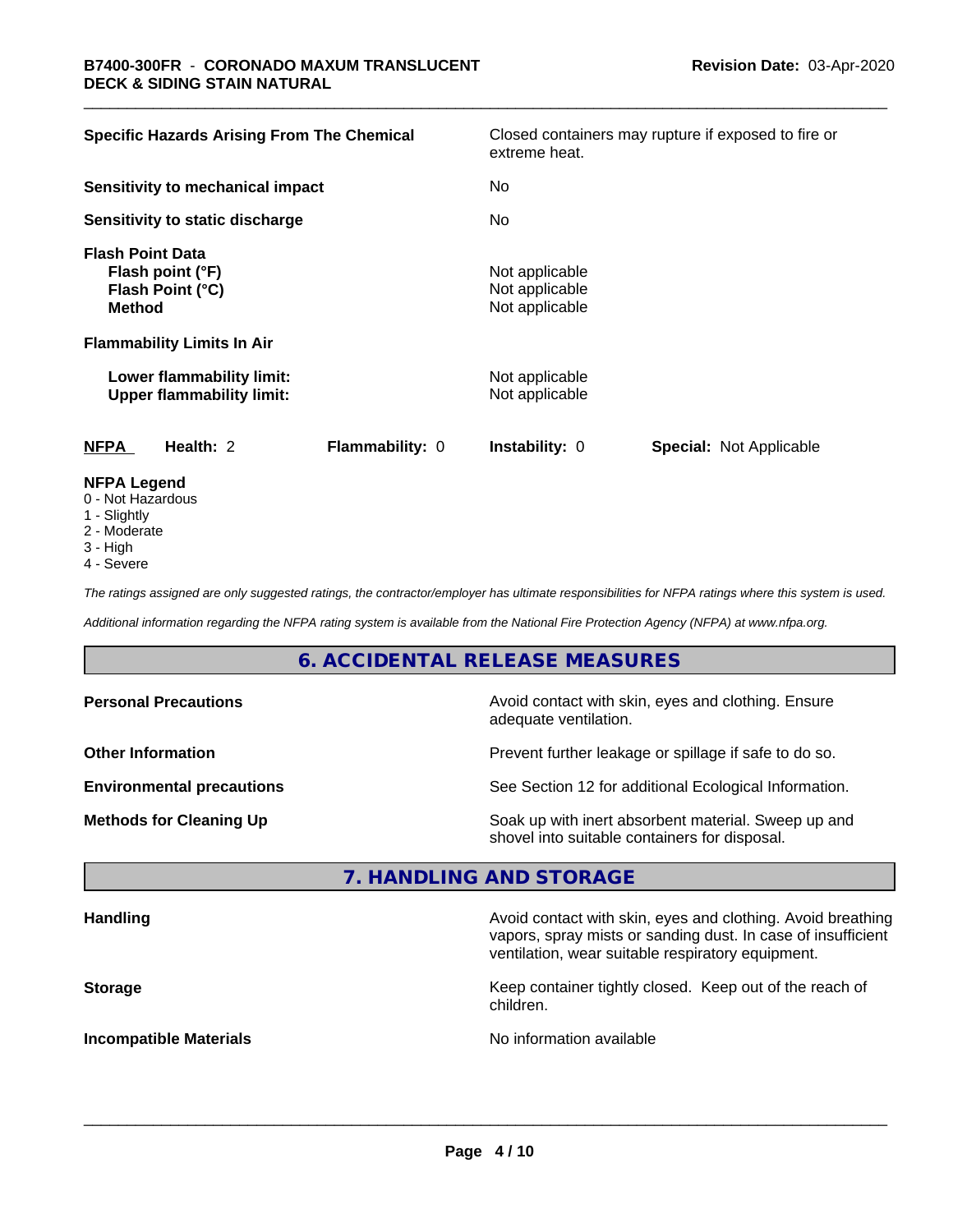# **8. EXPOSURE CONTROLS/PERSONAL PROTECTION**

#### **Exposure Limits**

| <b>Chemical name</b> | <b>ACGIH TLV</b> | Alberta | <b>British Columbia</b> | Ontario                        | Quebec |
|----------------------|------------------|---------|-------------------------|--------------------------------|--------|
| Propylene glycol     | N/E              | N/E     | N/E                     | 10 mg/m $3$ - TWA              | N/E    |
|                      |                  |         |                         | 50 ppm - TWA                   |        |
|                      |                  |         |                         | TWA<br>155 mg/m <sup>3</sup> - |        |

**Legend**

ACGIH - American Conference of Governmental Industrial Hygienists Alberta - Alberta Occupational Exposure Limits British Columbia - British Columbia Occupational Exposure Limits Ontario - Ontario Occupational Exposure Limits Quebec - Quebec Occupational Exposure Limits N/E - Not established

#### **Personal Protective Equipment**

**Engineering Measures Ensure** Ensure adequate ventilation, especially in confined areas.

**Eye/Face Protection Safety glasses with side-shields.** 

**Skin Protection Protection Protective gloves and impervious clothing. Respiratory Protection Exercise 2018** Use only with adequate ventilation. In operations where exposure limits are exceeded, use a NIOSH approved respirator that has been selected by a technically qualified person for the specific work conditions. When spraying the product or applying in confined areas, wear a NIOSH approved respirator specified for paint spray or organic vapors.

**Hygiene Measures Avoid contact with skin, eyes and clothing. Remove and Avoid contact with skin, eyes and clothing. Remove and Avoid contact with skin, eyes and clothing. Remove and** wash contaminated clothing before re-use. Wash thoroughly after handling.

# **9. PHYSICAL AND CHEMICAL PROPERTIES**

| Appearance                        | liquid                   |
|-----------------------------------|--------------------------|
| Odor                              | little or no odor        |
| <b>Odor Threshold</b>             | No information available |
| Density (Ibs/gal)                 | $8.55 - 8.65$            |
| <b>Specific Gravity</b>           | $1.02 - 1.04$            |
| рH                                | No information available |
| <b>Viscosity (cps)</b>            | No information available |
| Solubility(ies)                   | No information available |
| <b>Water solubility</b>           | No information available |
| <b>Evaporation Rate</b>           | No information available |
| Vapor pressure                    | No information available |
| Vapor density                     | No information available |
| Wt. % Solids                      | $20 - 30$                |
| Vol. % Solids                     | 15 - 25                  |
| Wt. % Volatiles                   | $70 - 80$                |
| Vol. % Volatiles                  | $75 - 85$                |
| <b>VOC Regulatory Limit (g/L)</b> | $<$ 250                  |
| <b>Boiling Point (°F)</b>         | 212                      |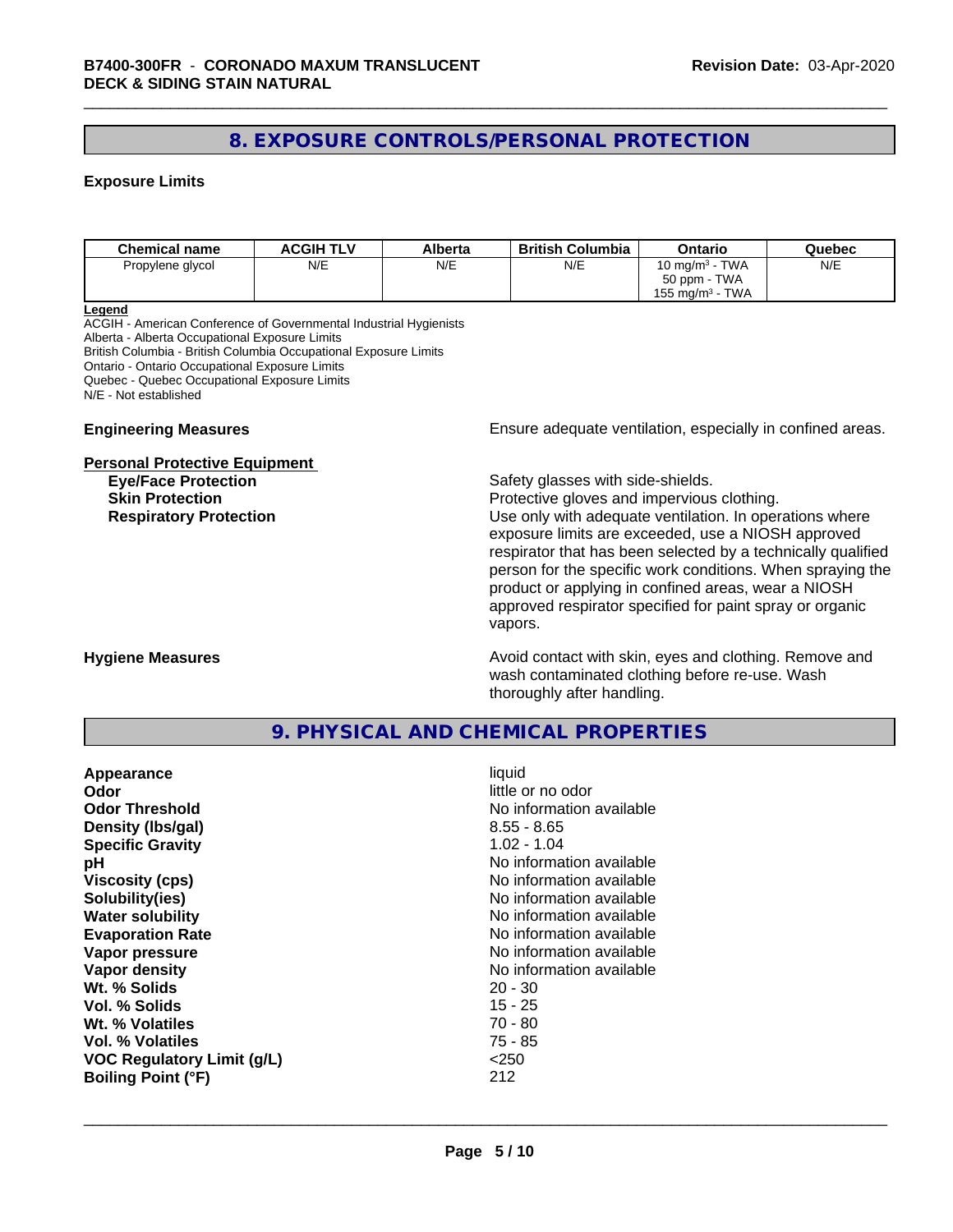| <b>Boiling Point (°C)</b>            | 100                      |
|--------------------------------------|--------------------------|
| Freezing point (°F)                  | 32                       |
| <b>Freezing Point (°C)</b>           | 0                        |
| Flash point (°F)                     | Not applicable           |
| Flash Point (°C)                     | Not applicable           |
| <b>Method</b>                        | Not applicable           |
| Flammability (solid, gas)            | Not applicable           |
| <b>Upper flammability limit:</b>     | Not applicable           |
| Lower flammability limit:            | Not applicable           |
| <b>Autoignition Temperature (°F)</b> | No information available |
| <b>Autoignition Temperature (°C)</b> | No information available |
| Decomposition Temperature (°F)       | No information available |
| Decomposition Temperature (°C)       | No information available |
| <b>Partition coefficient</b>         | No information available |

# **10. STABILITY AND REACTIVITY**

| <b>Reactivity</b> |
|-------------------|
|-------------------|

**Hazardous Decomposition Products** None under normal use.

**Not Applicable** 

**Chemical Stability Chemical Stability** Stable under normal conditions.

**Conditions to avoid Conditions reading**.

**Incompatible Materials No materials** No materials to be especially mentioned.

**Possibility of hazardous reactions** None under normal conditions of use.

# **11. TOXICOLOGICAL INFORMATION**

| <b>Product Information</b><br>Information on likely routes of exposure                     |                                                                                                                                                |  |
|--------------------------------------------------------------------------------------------|------------------------------------------------------------------------------------------------------------------------------------------------|--|
| <b>Principal Routes of Exposure</b>                                                        | Eye contact, skin contact and inhalation.                                                                                                      |  |
| <b>Acute Toxicity</b><br><b>Product Information</b>                                        | No information available                                                                                                                       |  |
| Symptoms related to the physical, chemical and toxicological characteristics               |                                                                                                                                                |  |
| <b>Symptoms</b>                                                                            | No information available                                                                                                                       |  |
| Delayed and immediate effects as well as chronic effects from short and long-term exposure |                                                                                                                                                |  |
| Eye contact<br>Skin contact                                                                | May cause slight irritation<br>Substance may cause slight skin irritation. Prolonged or<br>repeated contact may dry skin and cause irritation. |  |
| Inhalation<br>Ingestion                                                                    | May cause irritation of respiratory tract.<br>Ingestion may cause gastrointestinal irritation, nausea,<br>vomiting and diarrhea.               |  |
| <b>Sensitization</b>                                                                       | May cause an allergic skin reaction.                                                                                                           |  |
|                                                                                            |                                                                                                                                                |  |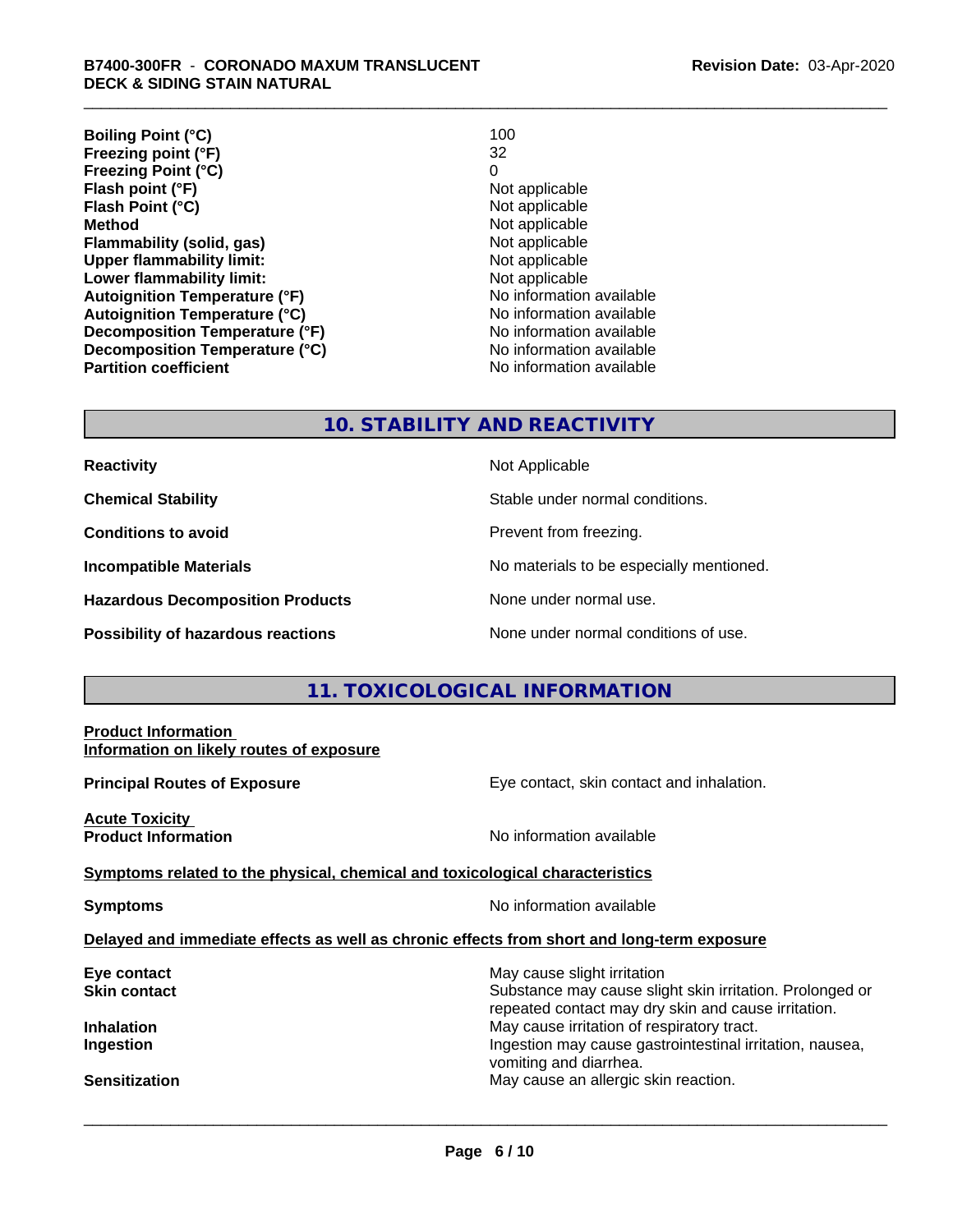| <b>Neurological Effects</b>     | No information available.                 |
|---------------------------------|-------------------------------------------|
| <b>Mutagenic Effects</b>        | Suspected of causing genetic defects.     |
| <b>Reproductive Effects</b>     | May damage fertility or the unborn child. |
| <b>Developmental Effects</b>    | No information available.                 |
| <b>Target organ effects</b>     | No information available.                 |
| <b>STOT - single exposure</b>   | No information available.                 |
| <b>STOT - repeated exposure</b> | No information available.                 |
| Other adverse effects           | No information available.                 |
| <b>Aspiration Hazard</b>        | No information available.                 |

#### **Numerical measures of toxicity**

#### **The following values are calculated based on chapter 3.1 of the GHS document**

| <b>ATEmix (oral)</b>   | 675690 mg/kg |
|------------------------|--------------|
| <b>ATEmix (dermal)</b> | 702717 mg/kg |

#### **Component Information**

| Chemical name                                                                           | Oral LD50                                    | Dermal LD50                                                        | Inhalation LC50 |
|-----------------------------------------------------------------------------------------|----------------------------------------------|--------------------------------------------------------------------|-----------------|
| Propylene glycol<br>57-55-6                                                             | $= 20$ g/kg (Rat)                            | $= 20800$ mg/kg (Rabbit)                                           |                 |
| Decanedioic acid,<br>  bis(1,2,2,6,6-pentamethyl-4-piperidi<br>nyl) ester<br>41556-26-7 | $= 2615$ mg/kg (Rat)                         |                                                                    |                 |
| Carbamic acid,<br>1H-benzimidazol-2-yl-, methyl ester  <br>10605-21-7                   | $>$ 5050 mg/kg (Rat)<br>$= 6400$ mg/kg (Rat) | $> 10000$ mg/kg (Rabbit) = 2 g/kg (<br>$Rat$ = 8500 mg/kg (Rabbit) |                 |
| Cobalt neodecanoate<br>27253-31-2                                                       |                                              | 2500 mg/kg                                                         |                 |

#### **Chronic Toxicity**

#### **Carcinogenicity**

*The information below indicateswhether each agency has listed any ingredient as a carcinogen:.*

| Chemical<br>name    | <b>IARC</b>                     | <b>NTP</b>                   |
|---------------------|---------------------------------|------------------------------|
|                     | 2B<br>Possible Human Carcinogen | Reasonably Anticipated Human |
| Cobalt neodecanoate |                                 | شarcinoαer                   |

• Cobalt and cobalt compounds are listed as possible human carcinogens by IARC (2B). However, there is inadequate evidence of the carcinogenicity of cobalt and cobalt compounds in humans.

#### **Legend**

IARC - International Agency for Research on Cancer NTP - National Toxicity Program OSHA - Occupational Safety & Health Administration

**12. ECOLOGICAL INFORMATION**

# **Ecotoxicity Effects**

The environmental impact of this product has not been fully investigated.

# **Product Information**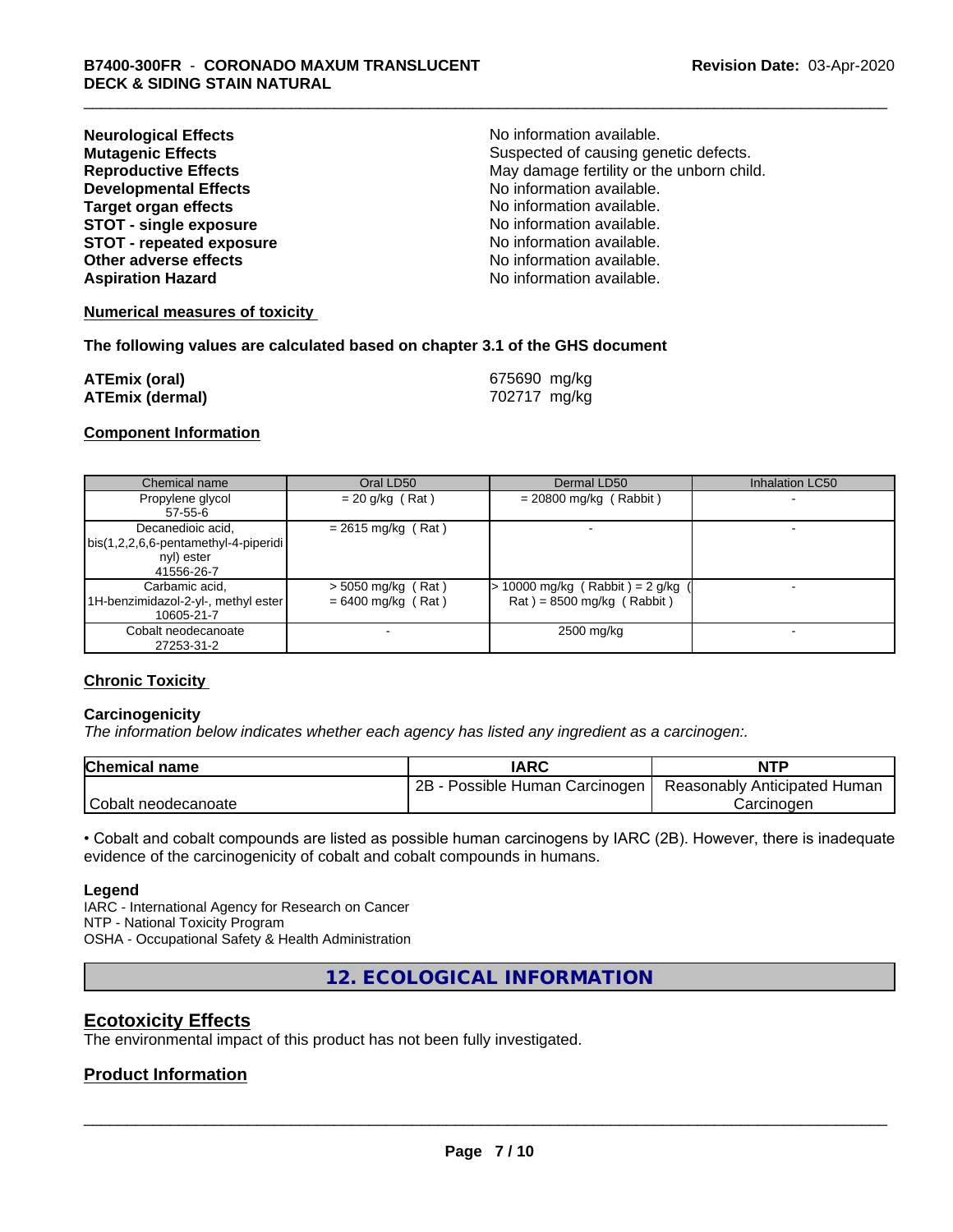#### **Acute Toxicity to Fish** No information available

# **Acute Toxicity to Aquatic Invertebrates**

No information available

#### **Acute Toxicity to Aquatic Plants**

No information available

#### **Persistence / Degradability**

No information available.

#### **Bioaccumulation**

There is no data for this product.

#### **Mobility in Environmental Media**

No information available.

#### **Ozone**

No information available

# **Component Information**

### **Acute Toxicity to Fish**

Propylene glycol LC50: 710 mg/L (Fathead Minnow - 96 hr.) Carbamic acid, 1H-benzimidazol-2-yl-, methyl ester LC50: 1.5 mg/L (Rainbow Trout - 96 hr.)

#### **Acute Toxicity to Aquatic Invertebrates**

Propylene glycol EC50: > 10000 mg/L (Daphnia magna - 24 hr.) Carbamic acid, 1H-benzimidazol-2-yl-, methyl ester LC50: 0.22 mg/L (water flea - 48 hr.)

#### **Acute Toxicity to Aquatic Plants**

No information available

**13. DISPOSAL CONSIDERATIONS**

**Waste Disposal Method Dispose of in accordance with federal, state, provincial,** and local regulations. Local requirements may vary, consult your sanitation department or state-designated environmental protection agency for more disposal options.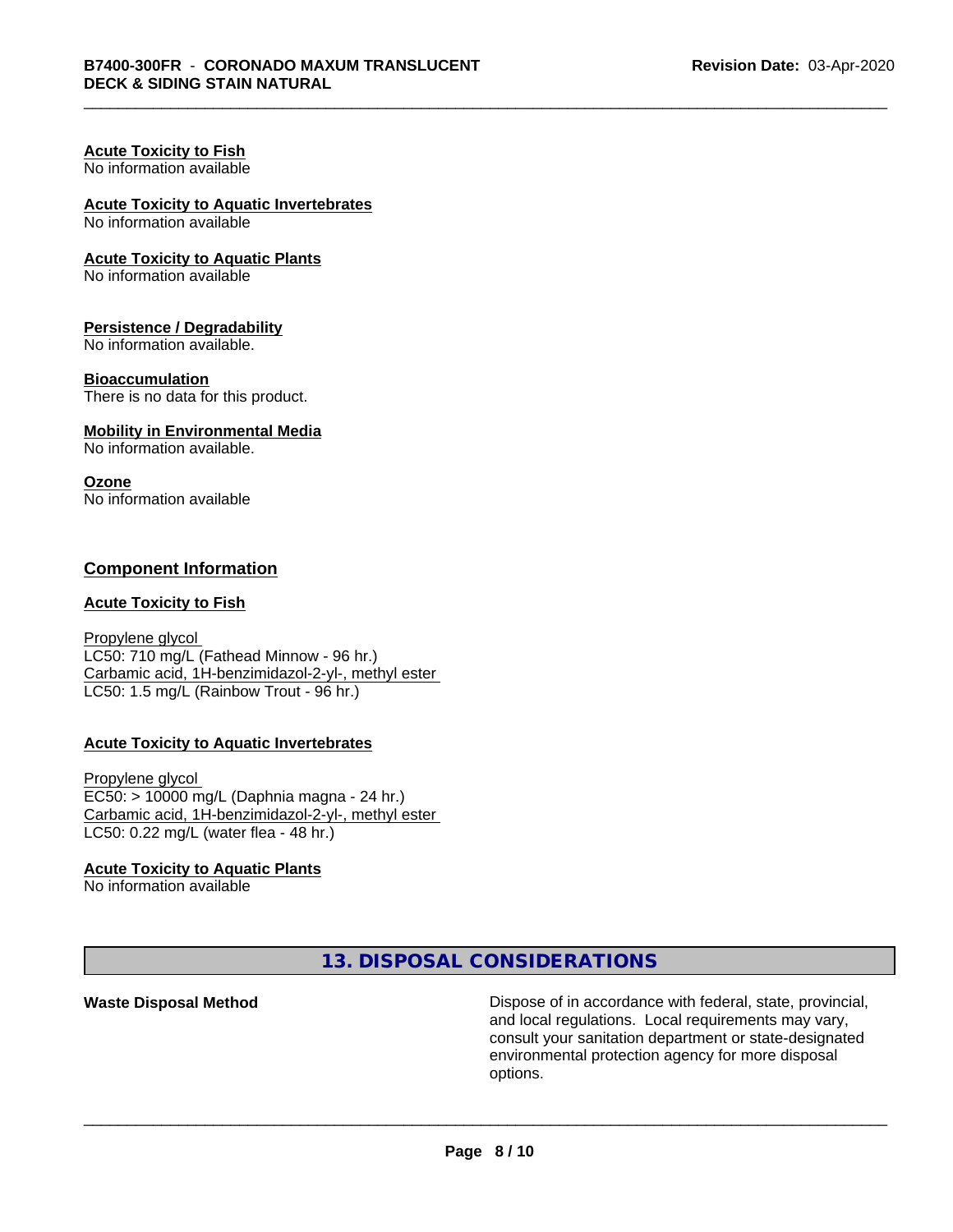# **14. TRANSPORT INFORMATION**

**TDG** Not regulated

**ICAO / IATA** Not regulated

**IMDG / IMO** Not regulated

# **15. REGULATORY INFORMATION**

### **International Inventories**

| <b>TSCA: United States</b> | Yes - All components are listed or exempt. |
|----------------------------|--------------------------------------------|
| <b>DSL: Canada</b>         | Yes - All components are listed or exempt. |

# **National Pollutant Release Inventory (NPRI)**

#### **NPRI Parts 1- 4**

This product contains the following Parts 1-4 NPRI chemicals:

*None*

#### **NPRI Part 5**

This product contains the following NPRI Part 5 Chemicals:

*None*

#### **WHMIS Regulatory Status**

This product has been classified in accordance with the hazard criteria of the Hazardous Products Regulations (HPR) and the SDS contains all the information required by the HPR.

**16. OTHER INFORMATION**

**HMIS** - **Health:** 2\* **Flammability:** 0 **Reactivity:** 0 **PPE:** -

# **HMIS Legend**

- 0 Minimal Hazard
- 1 Slight Hazard
- 2 Moderate Hazard
- 3 Serious Hazard
- 4 Severe Hazard
- \* Chronic Hazard
- X Consult your supervisor or S.O.P. for "Special" handling instructions.

*Note: The PPE rating has intentionally been left blank. Choose appropriate PPE that will protect employees from the hazards the material will present under the actual normal conditions of use.*